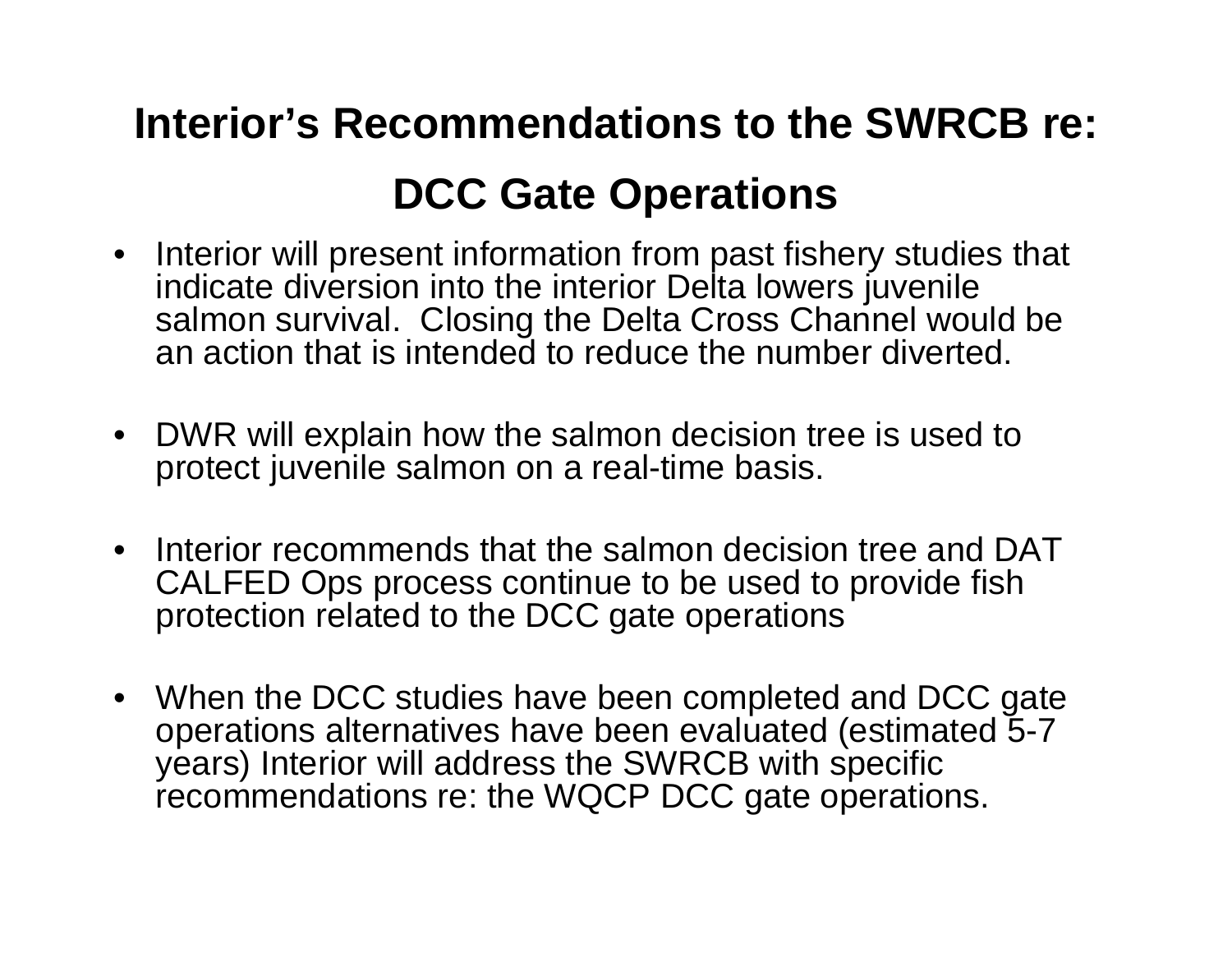Salmon Conceptual Model and Basis for DCC Closures

> SWRCB Periodic ReviewNovember 15, 2004 Pat Brandes - USFWS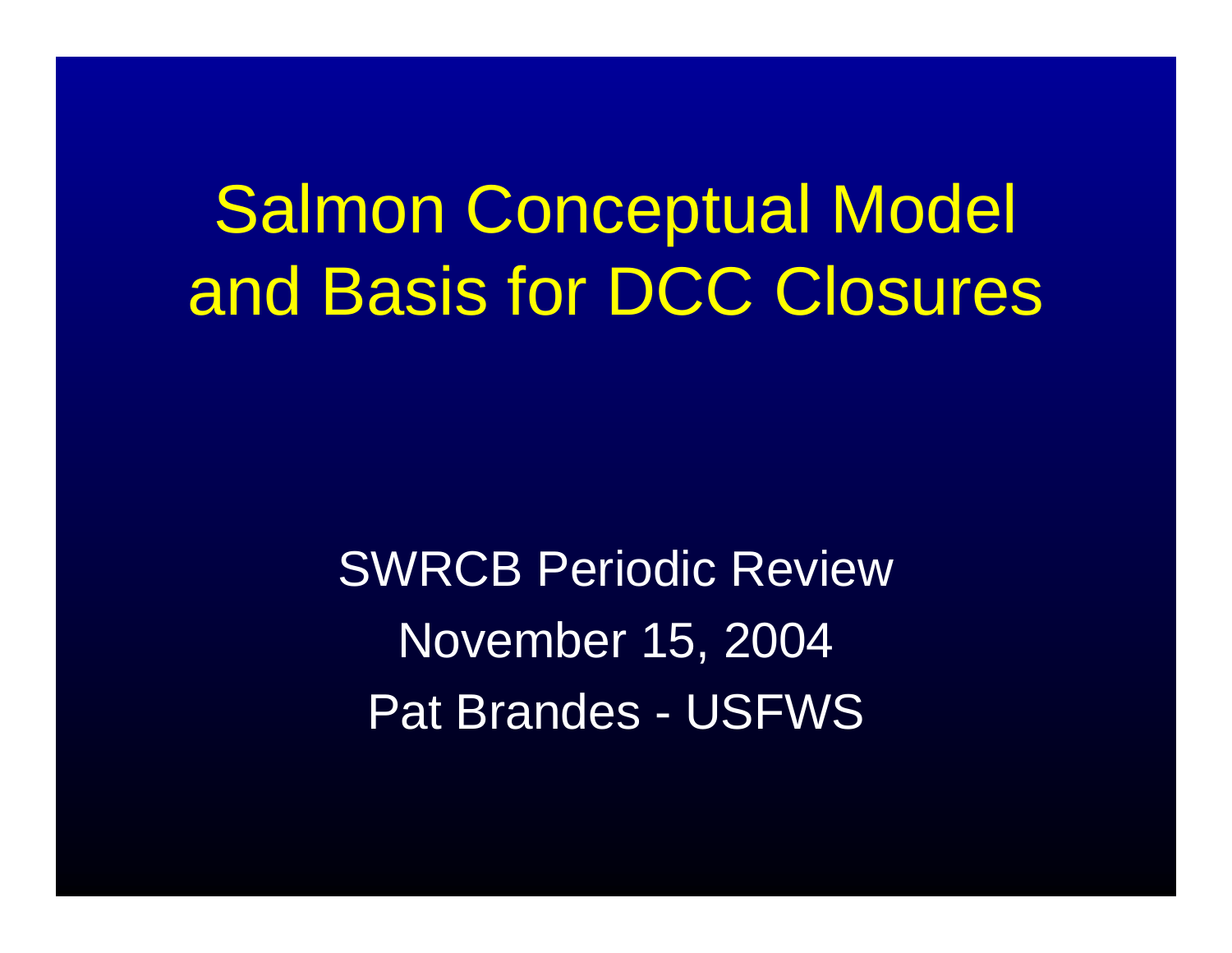

**Conceptual Model of juvenile salmon migration through the Delta**

-**Sac Basin salmon move into interior Delta through the open DCC and GS**

**- in the interior Delta their survival is lower - and a function of exports**

**- Vulnerable to entrainment during emigration**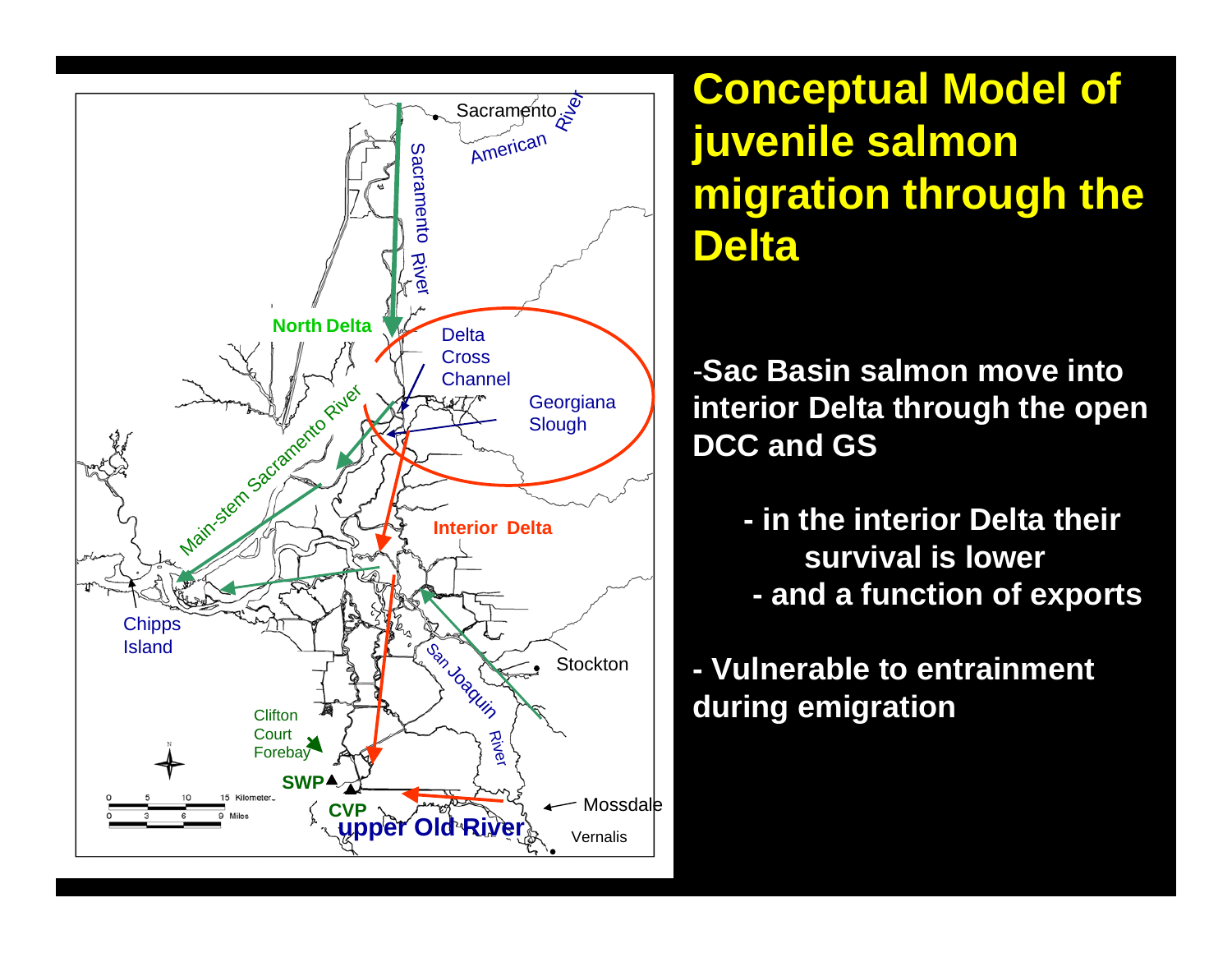## **Conceptual Model of juvenile salmon migration through the Sacramento Delta**

-**Sac Basin salmon move into interior Delta through the open DCC and GS**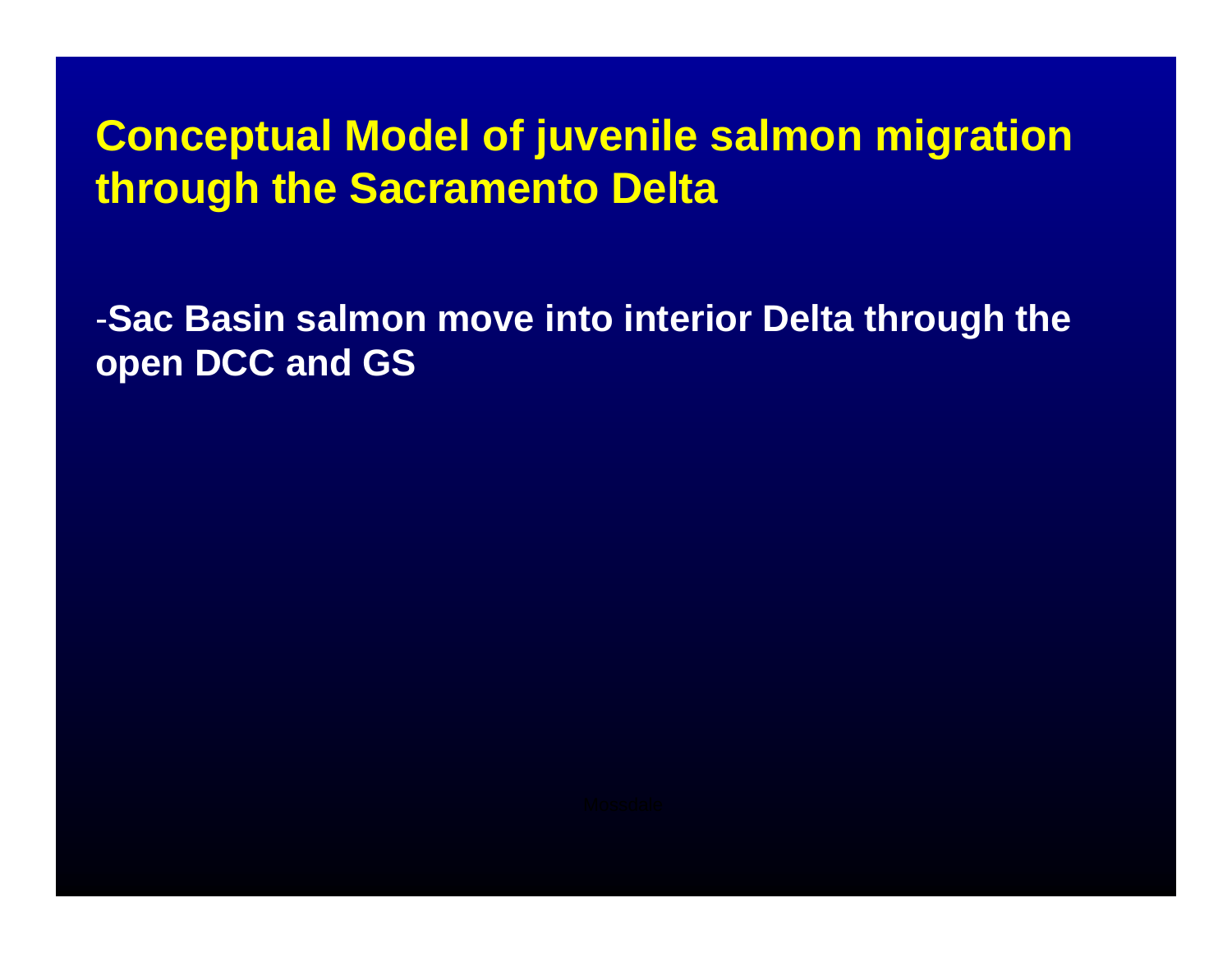

#### **Flood Tide Gates open**

Source: Vogel 2002 Asilomar Presentation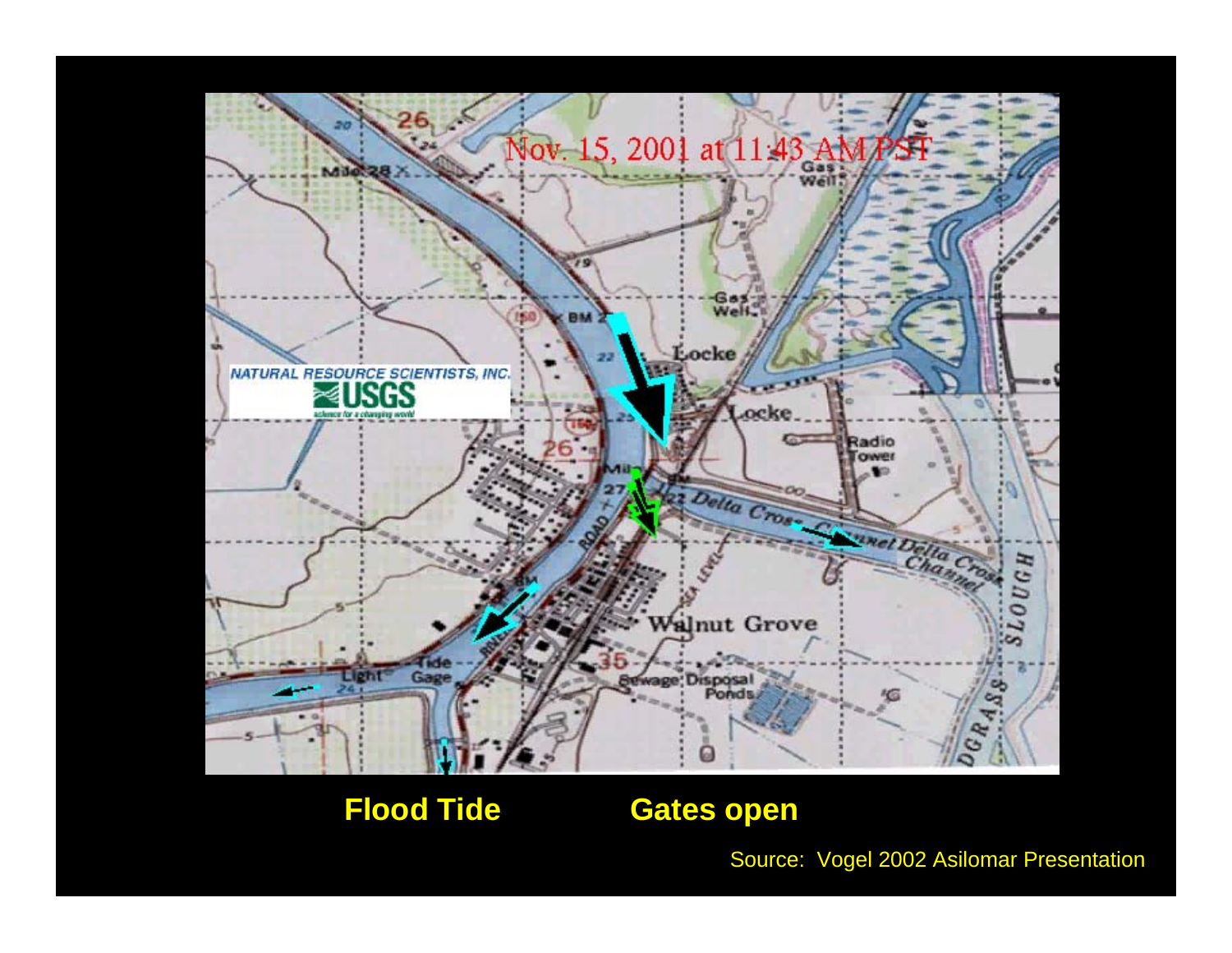

**EBB Tide DCC gates closed** 

Source: Vogel, 2002 Asilomar Presentation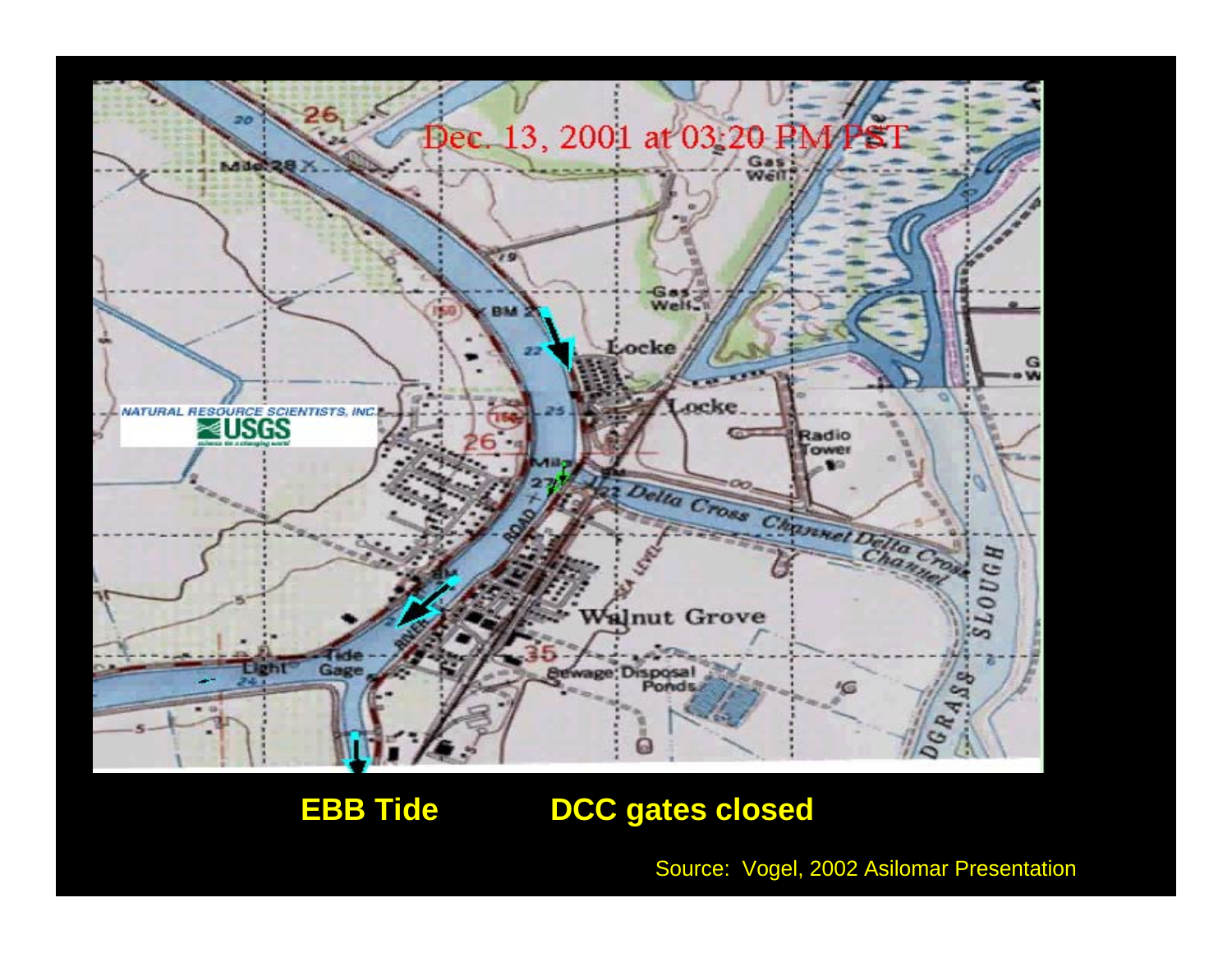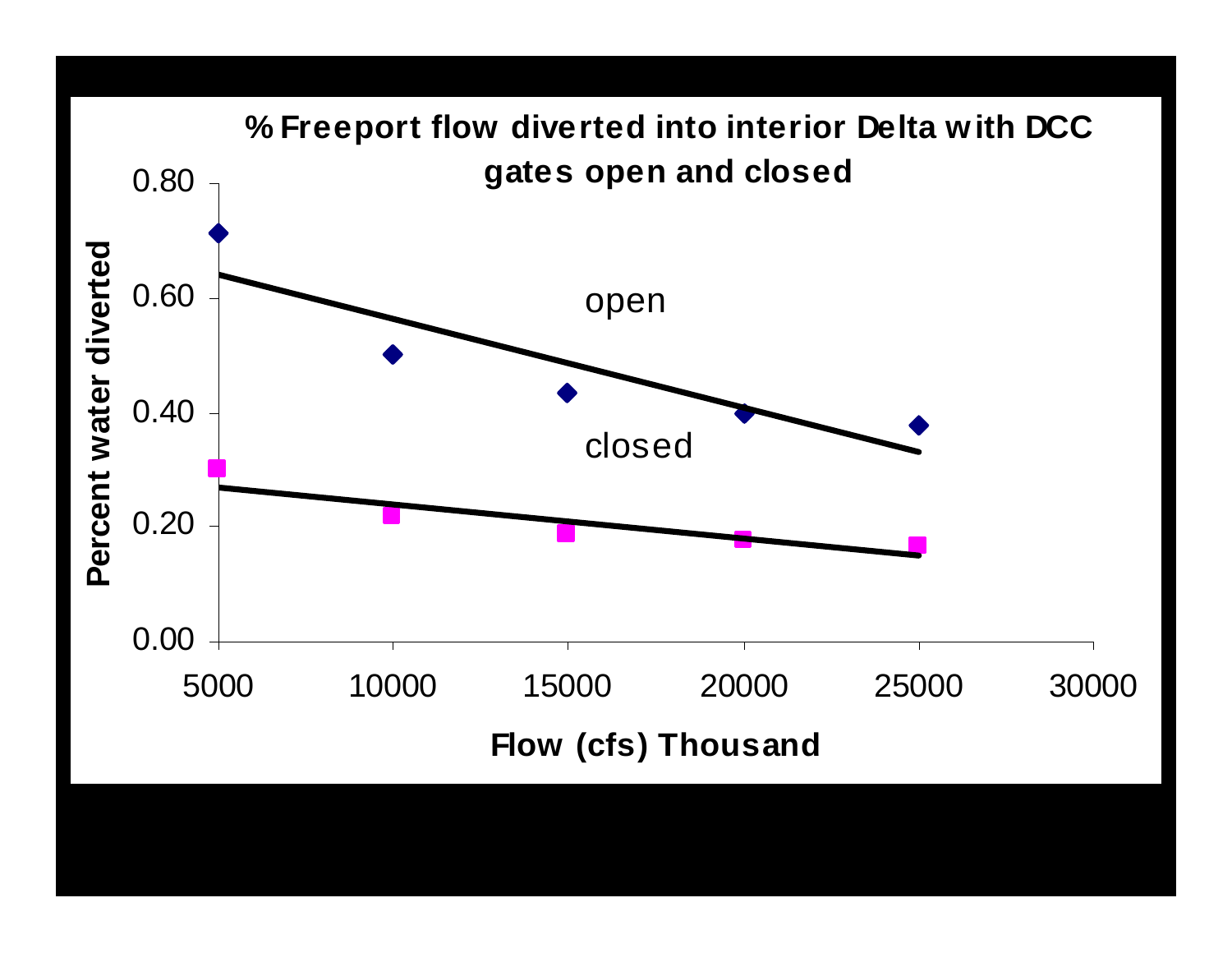**Conceptual Model of juvenile salmon migration through the Sacramento Delta**

-**Sac Basin salmon move into interior Delta through the open DCC and GS** 

**-More move into interior Delta with gates open**

-**Survival is lower in the interior Delta**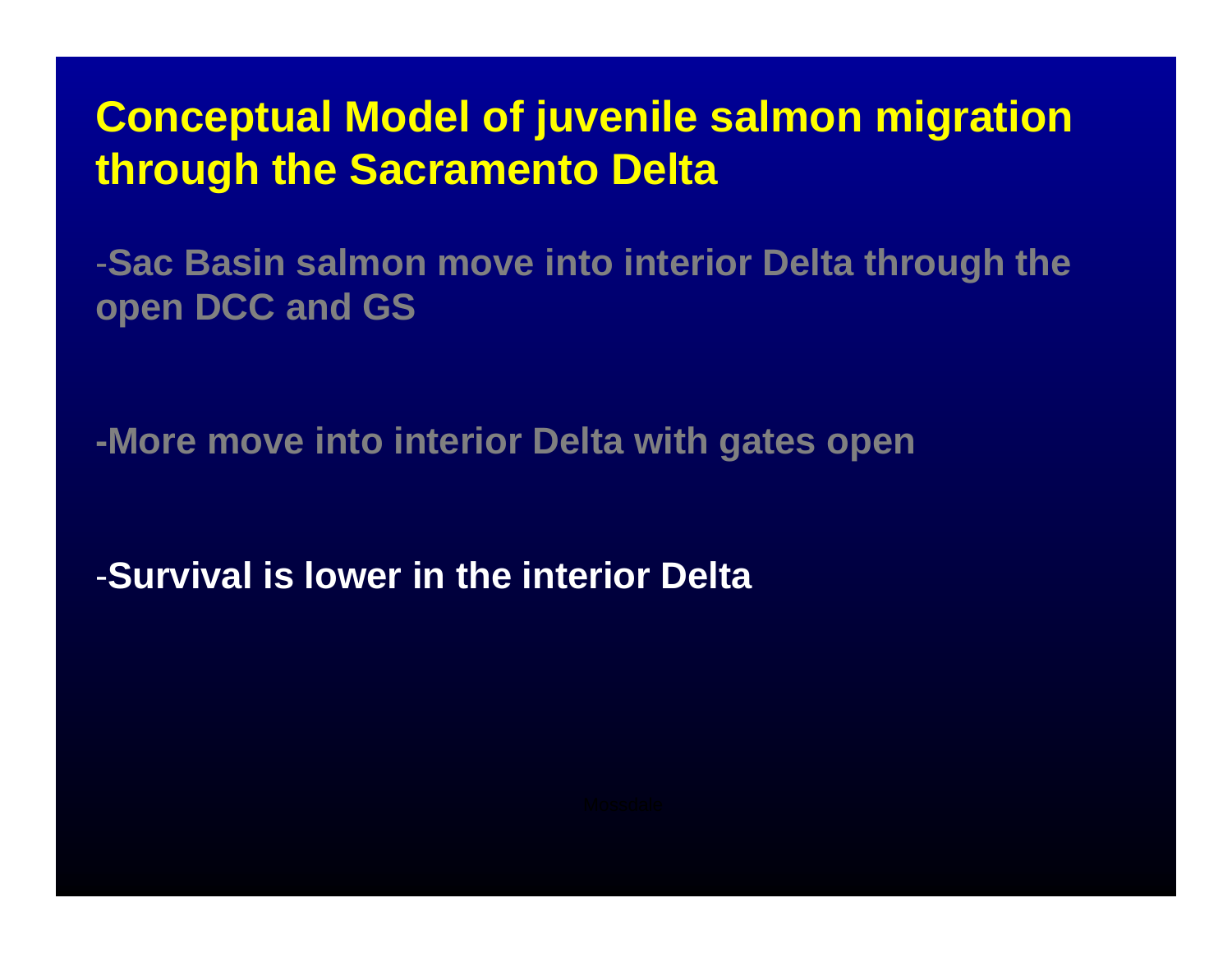

**Marked juvenile salmon releases made on Sac River above and below the DCC and GS**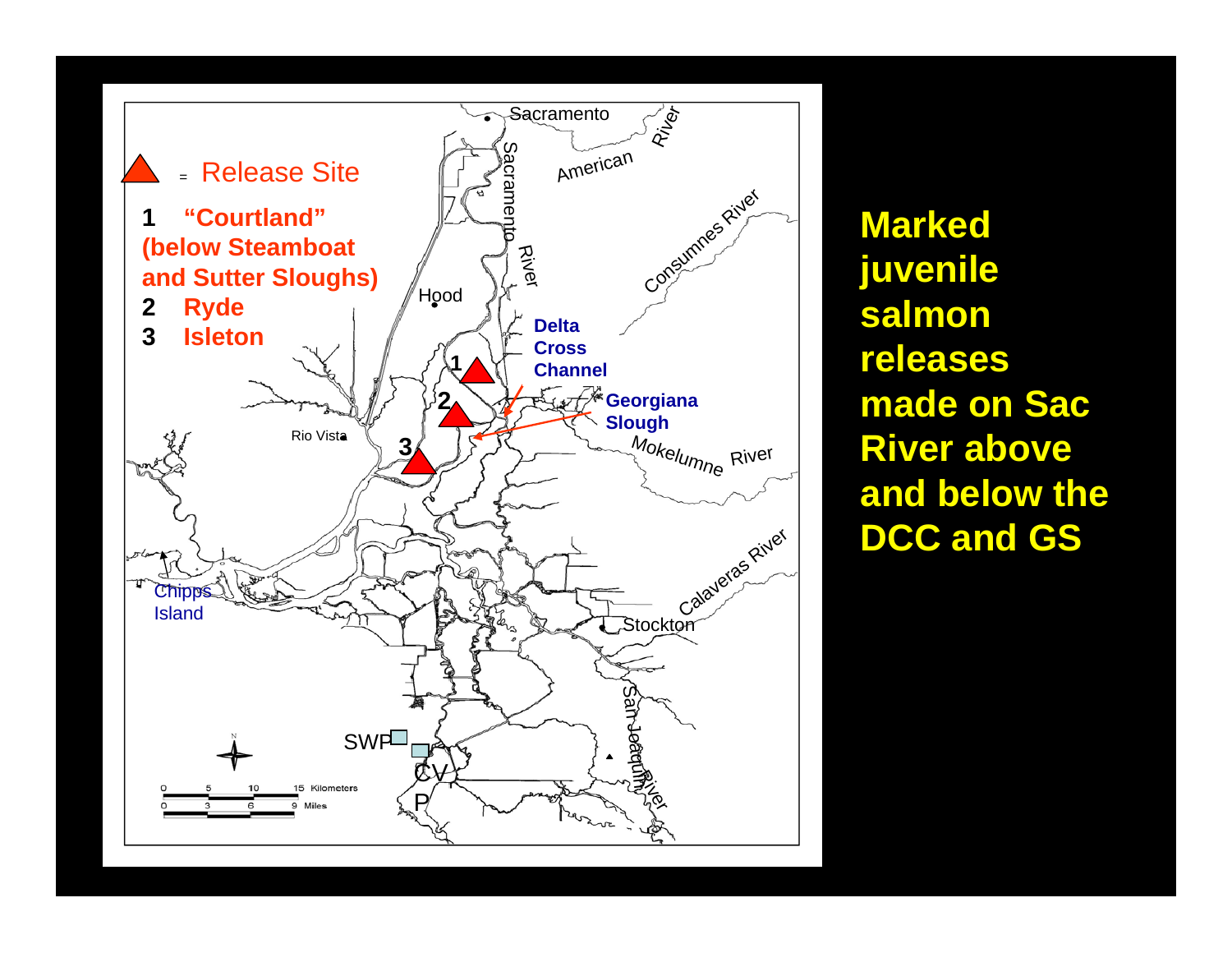**Survival indices to Chipps Island of marked juvenile salmon released upstream and downstream of the Delta Cross Channel and Georgiana Slough**



### **Upstream < downstream (p<0.05)**

Data would infer additional mortality of upstream group due to some entering DCC and GS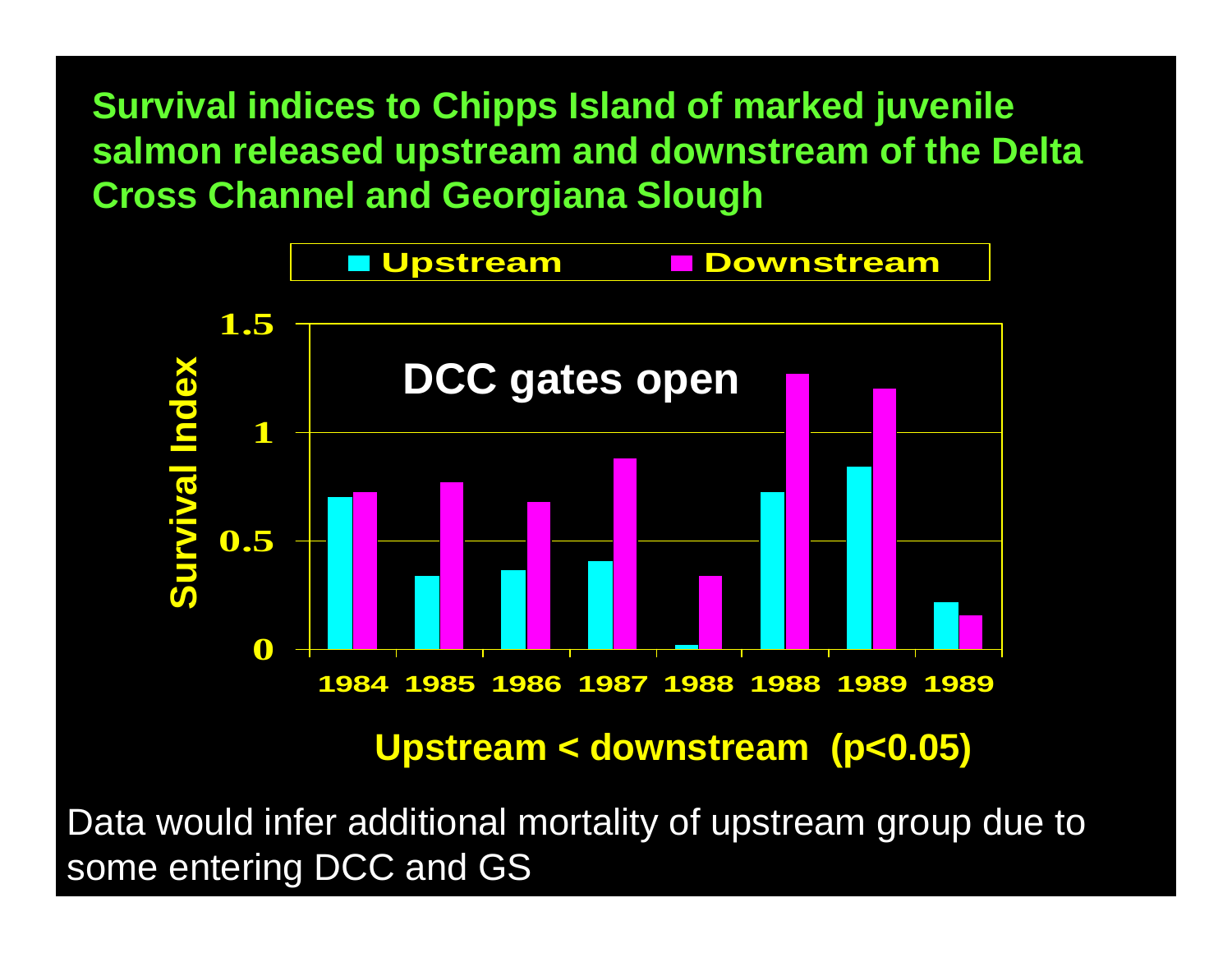**Survival indices to Chipps Island of marked juvenile salmon released upstream and downstream of the Delta Cross Channel and Georgiana Slough**



### 1983 1987 1988 1988

**Upstream < downstream (p<0.05)**

Data would infer additional mortality of upstream group due to some enterin g GS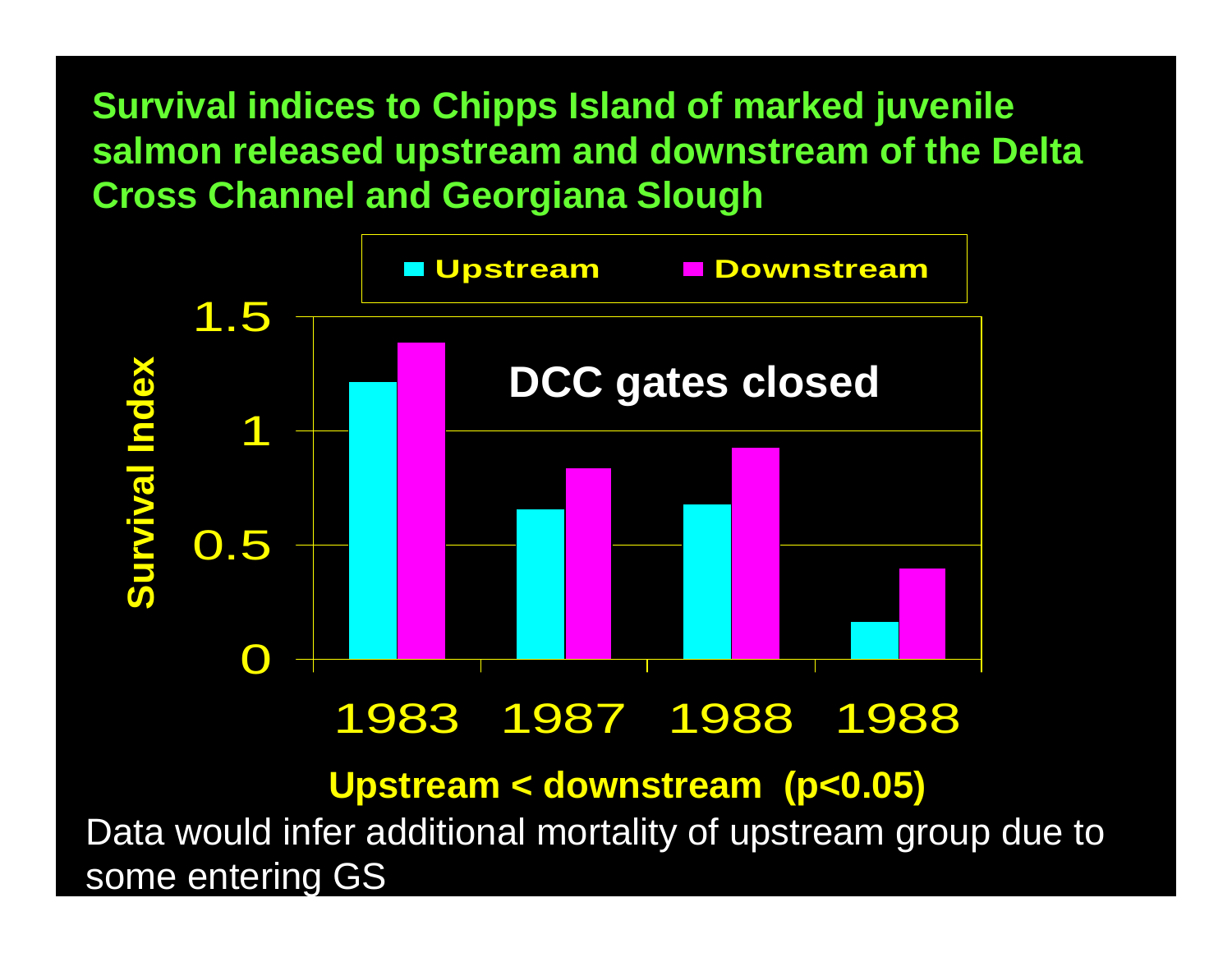

**Release sites for marked salmon released on Sacramento River (Ryde and Isleton) and interior Delta (Georgiana Slough and Lower Mokelumne)**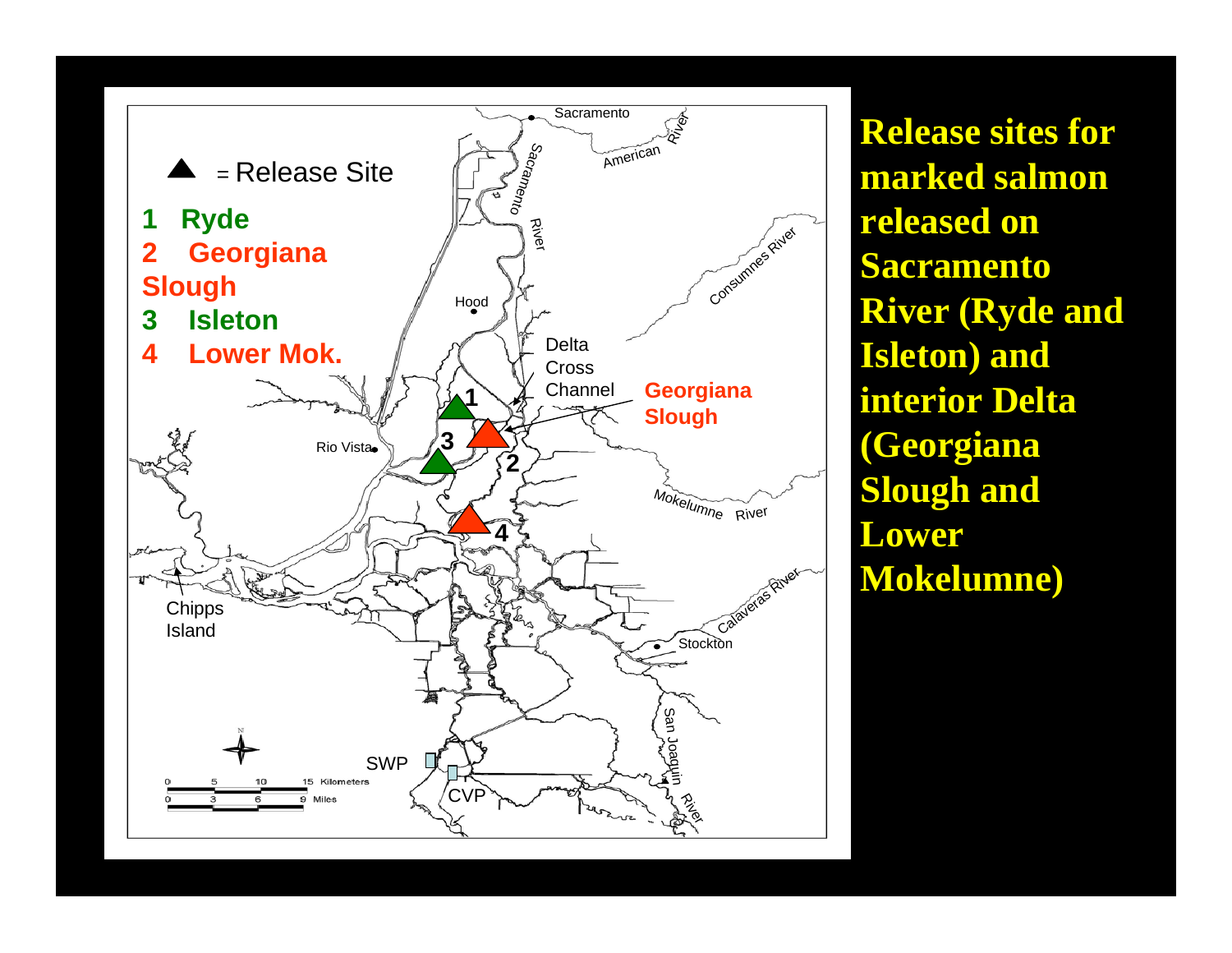Survival indices to Chipps Island



Fall GS< Ryde  $(p<0.05)$ Late-fall GS<Ryde (p<0.05)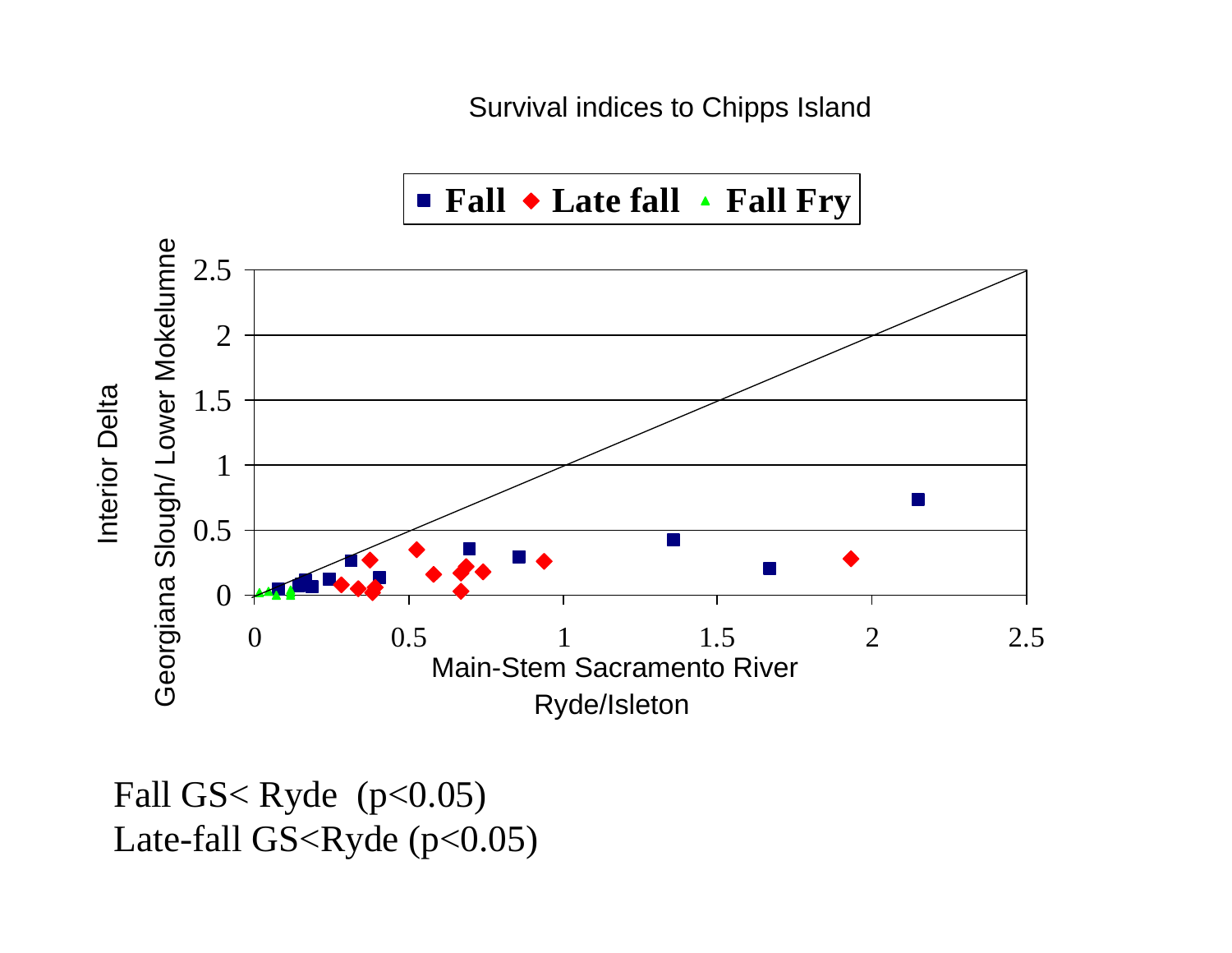Recovery Rates in the ocean fishery

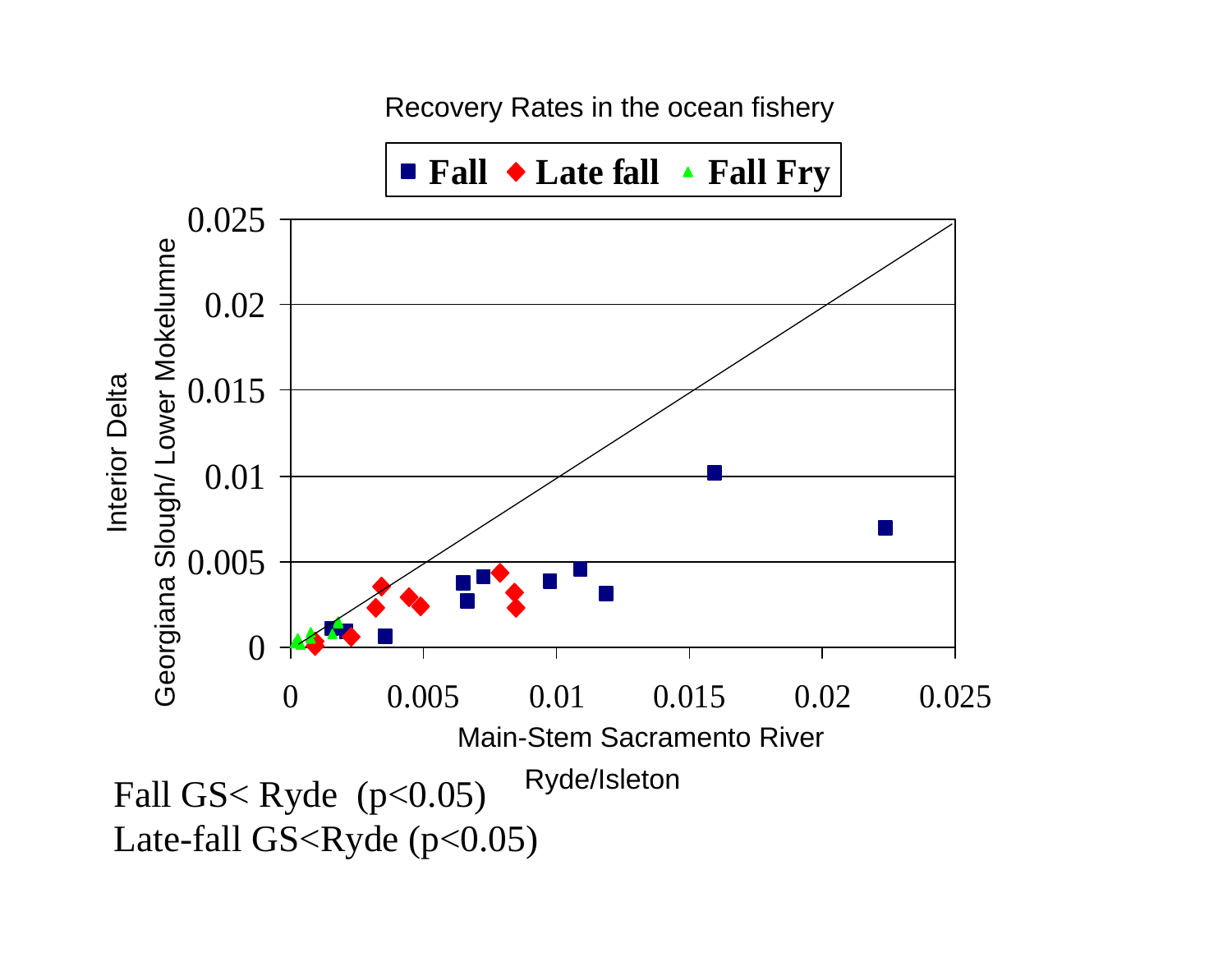**Conceptual Model of juvenile salmon migration through the Sacramento Delta**

-**Sac Basin salmon move into interior Delta through the open DCC and GS** 

**-More move into interior Delta with gates open**

-**Survival is lower In the interior Delta** 

-**and a function of exports**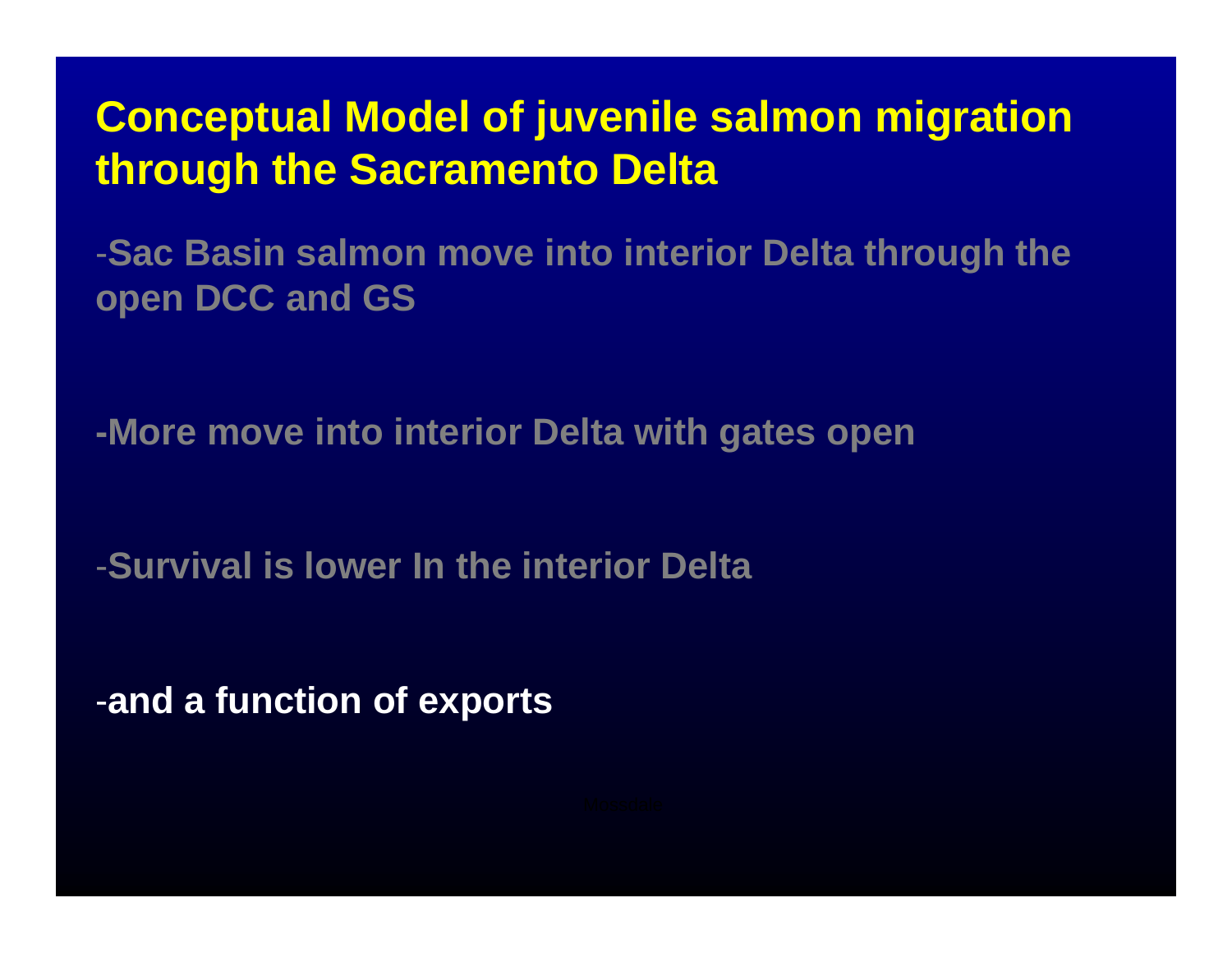

Relationship between GS/Ryde survival ratio and CVP/SWP exports with 95% confidence intervals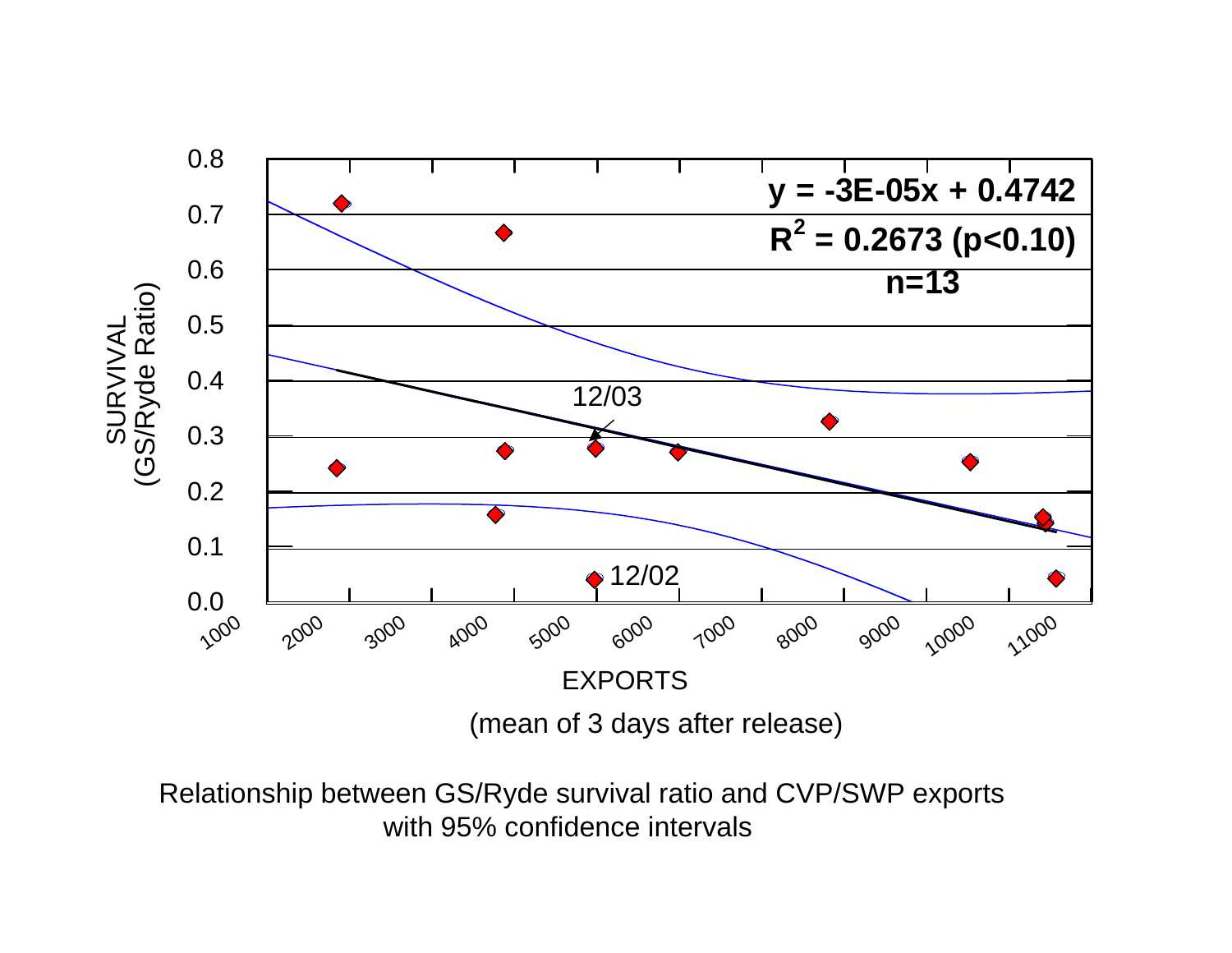![](_page_16_Figure_0.jpeg)

Exports in cfs (for 3 days after release)

Relationships between GS/Ryde survival ratio and CVP/SWP exports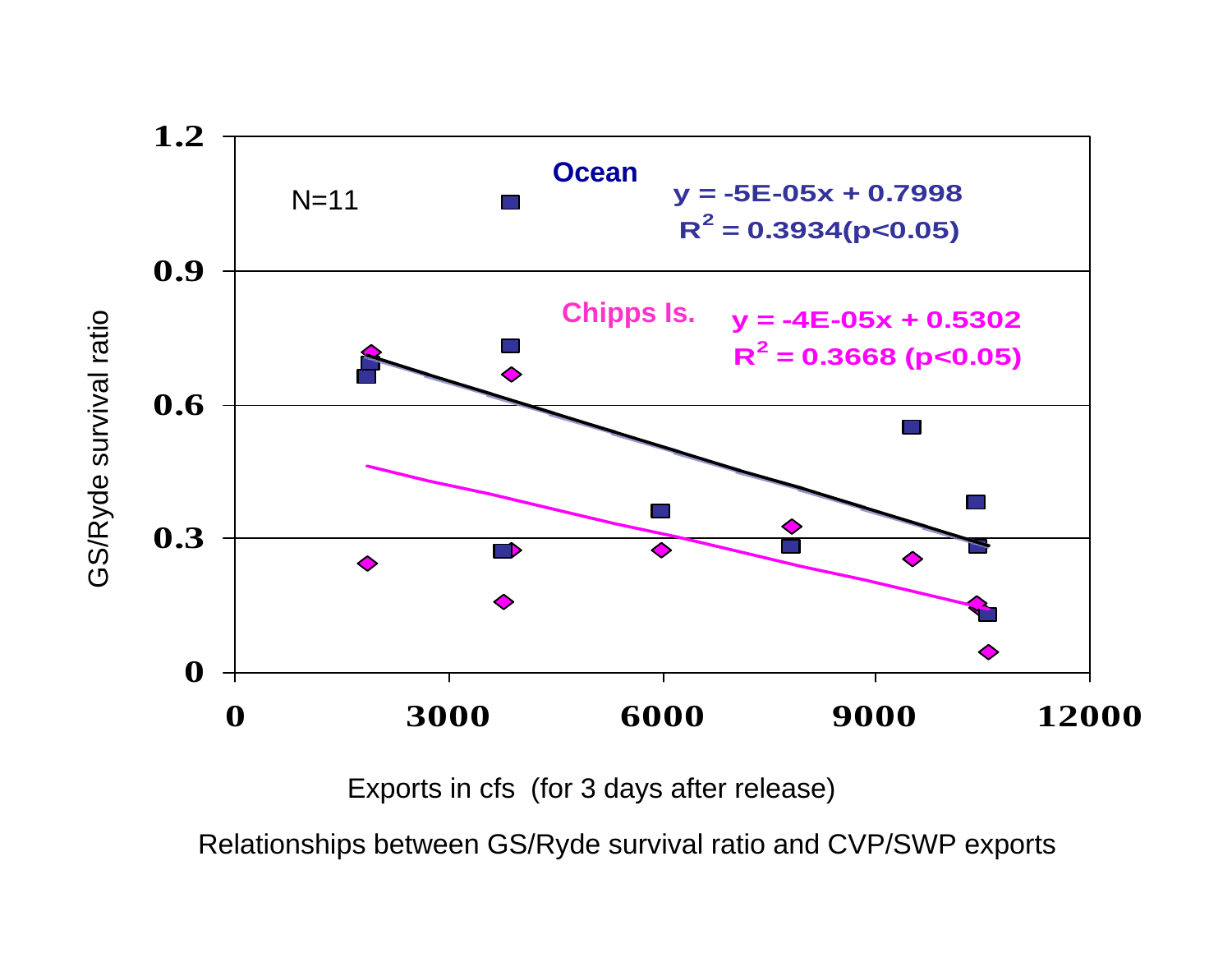### **Conceptual Model of juvenile salmon migration through the Sacramento Delta**

-**Sac Basin salmon move into interior Delta through the open DCC and GS** 

**-More move into interior Delta with gates open**

 **In the interior Delta, their survival is lower** 

 **and a function of exports**

**Statistical Modeling of fall run CWT recoveries is supportive of this conceptual model**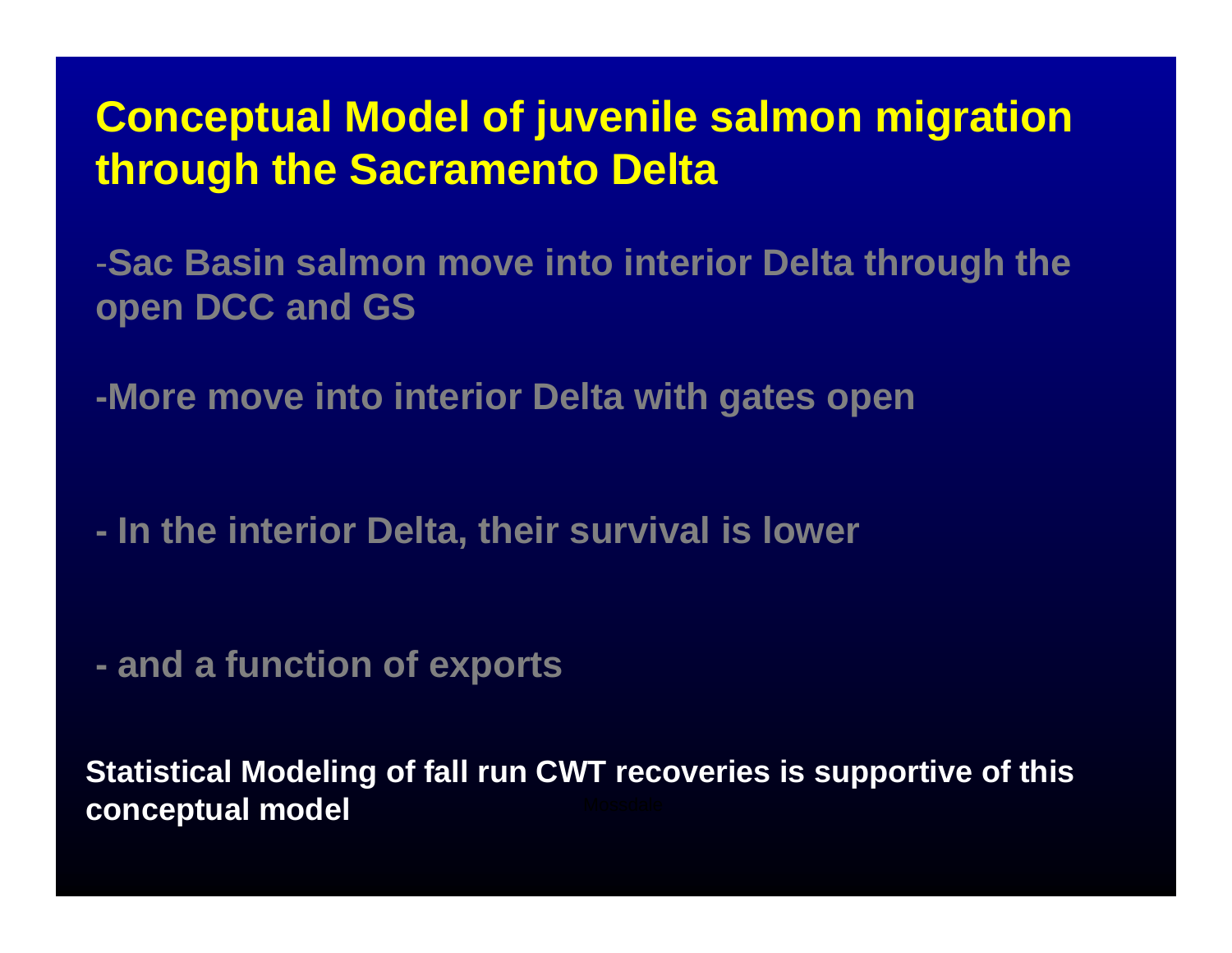![](_page_18_Figure_0.jpeg)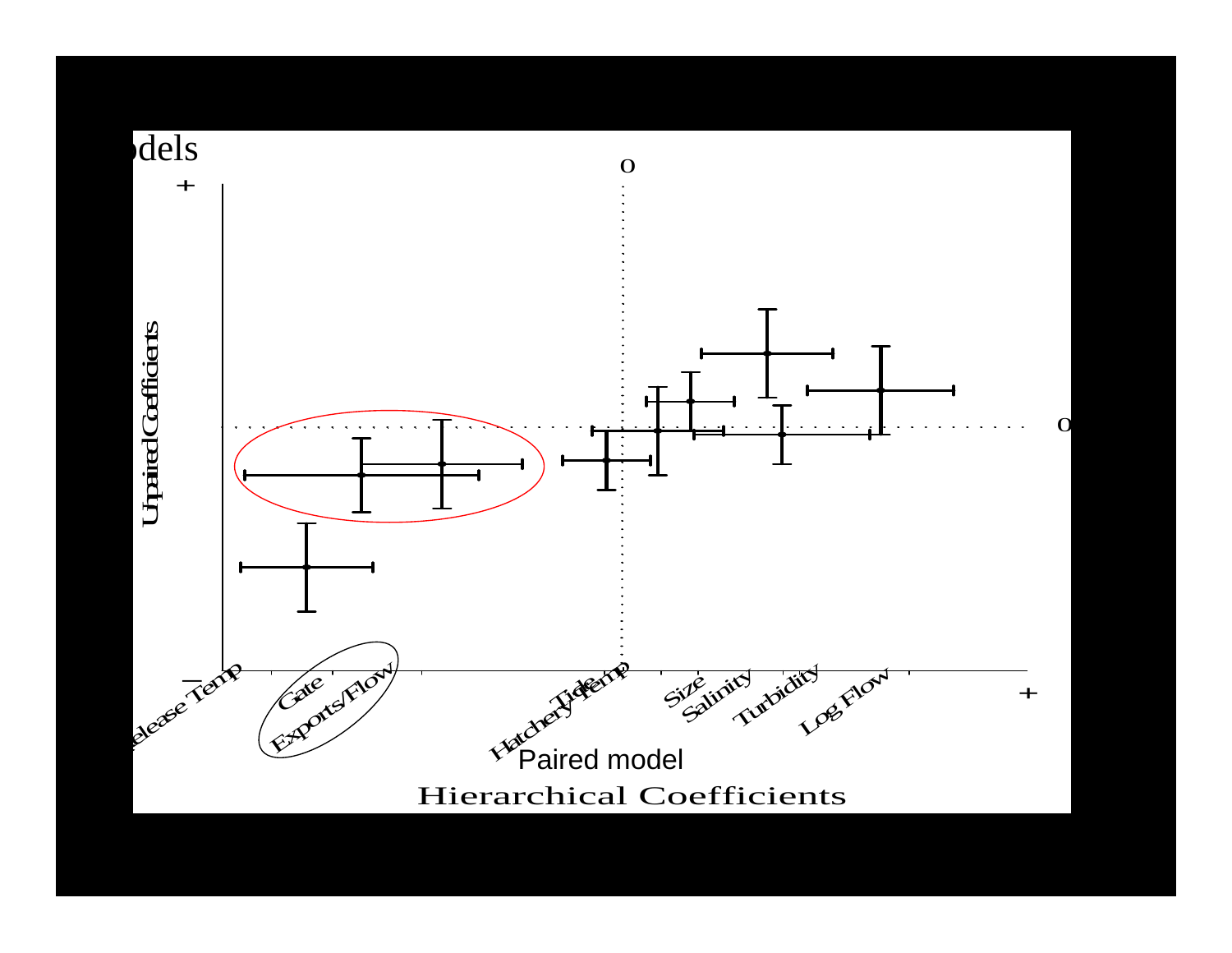**SACRAMENTO RIVER AND DELTA**OLDER JUVENILES

2001-2002

![](_page_19_Figure_2.jpeg)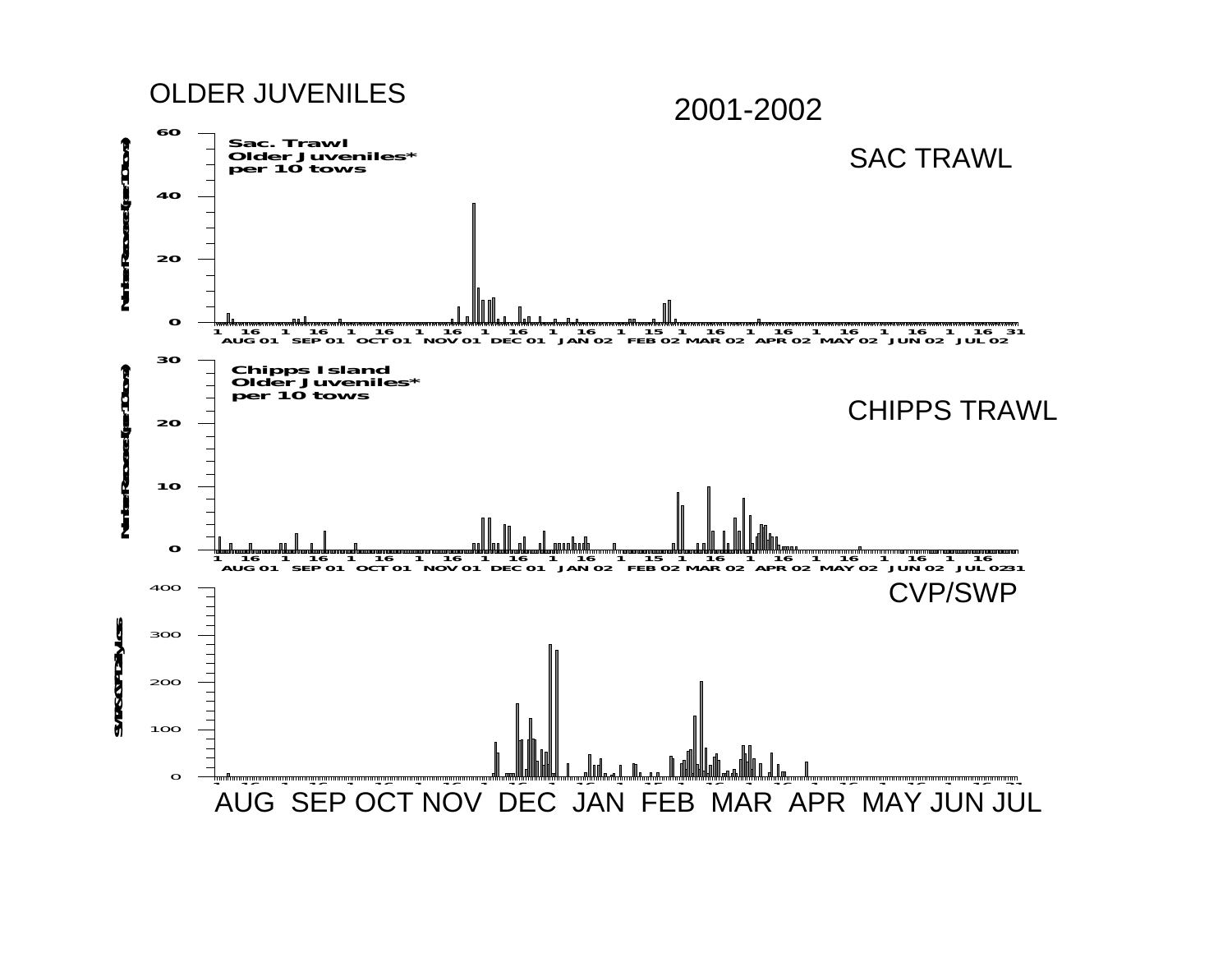#### **SACRAMENTO RIVER AND DELTA**OLDER JUVENILES/ WINTER RUN

2001-2002

![](_page_20_Figure_2.jpeg)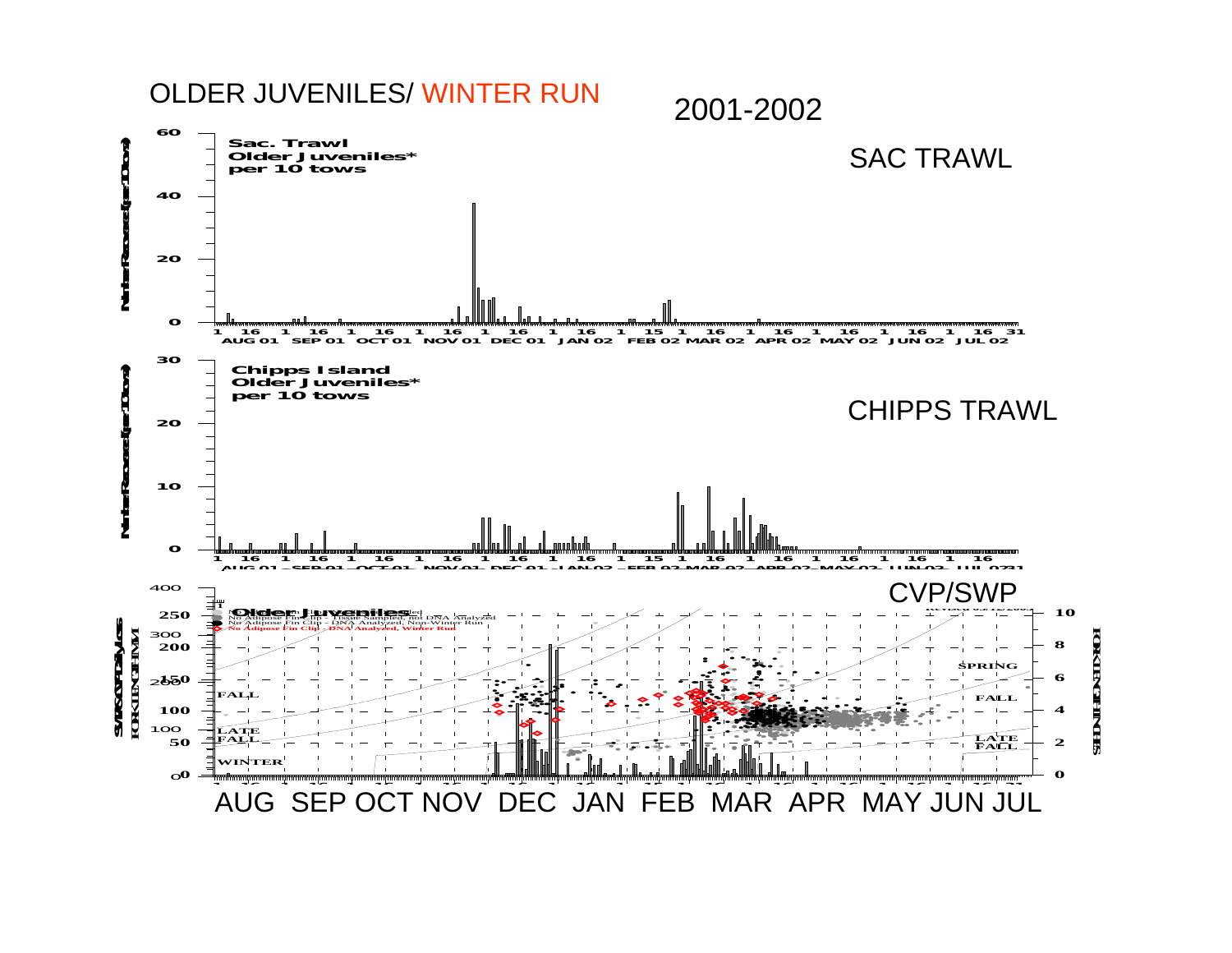![](_page_21_Figure_0.jpeg)

![](_page_21_Figure_1.jpeg)

**SWP & CVP Daily Loss**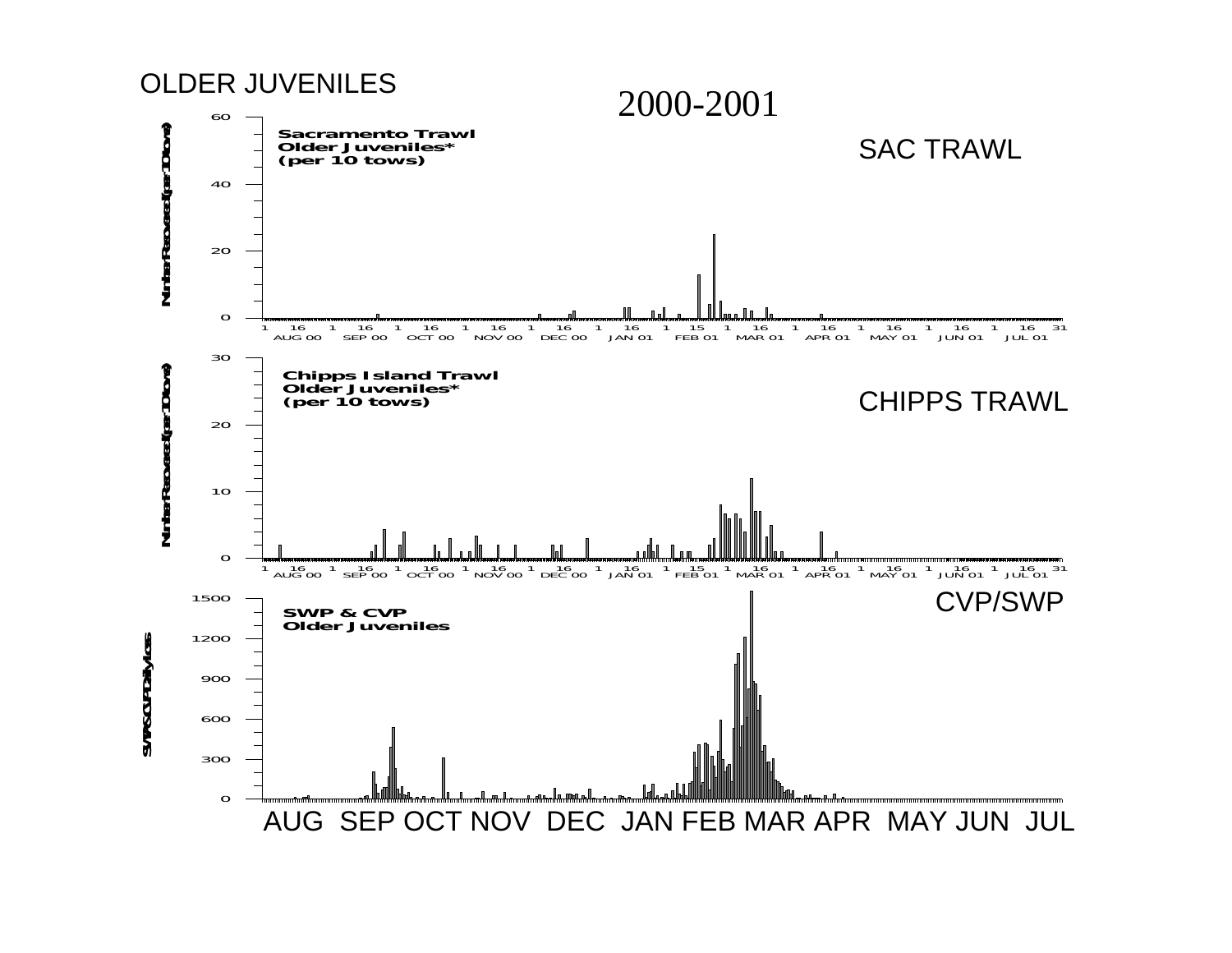#### **NUMBER OF JUVENILE CHINOOK RECOVERED IN THESACRAMENTO RIVER AND DELTA**OLDER JUVENILES/ WINTER RUN

![](_page_22_Figure_1.jpeg)

**FORK LENGTH INCHES** 本人工学会正当人正好

**PRELIMINARY, SUBJECT TO REVISION**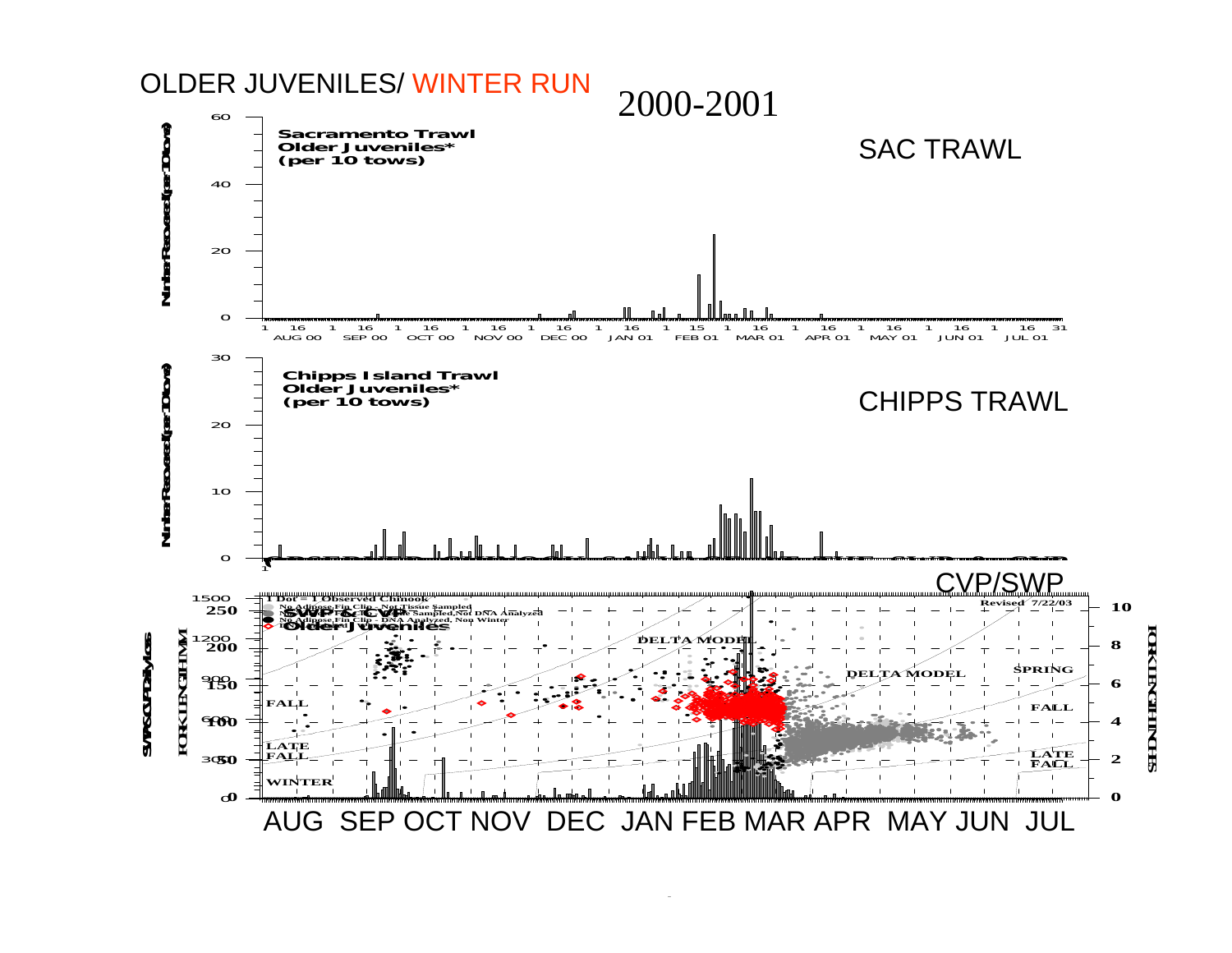#### **NUMBER OF FRY/SMOLT CHINOOK RECOVERED IN THESACRAMENTO RIVER AND DELTA**

![](_page_23_Figure_1.jpeg)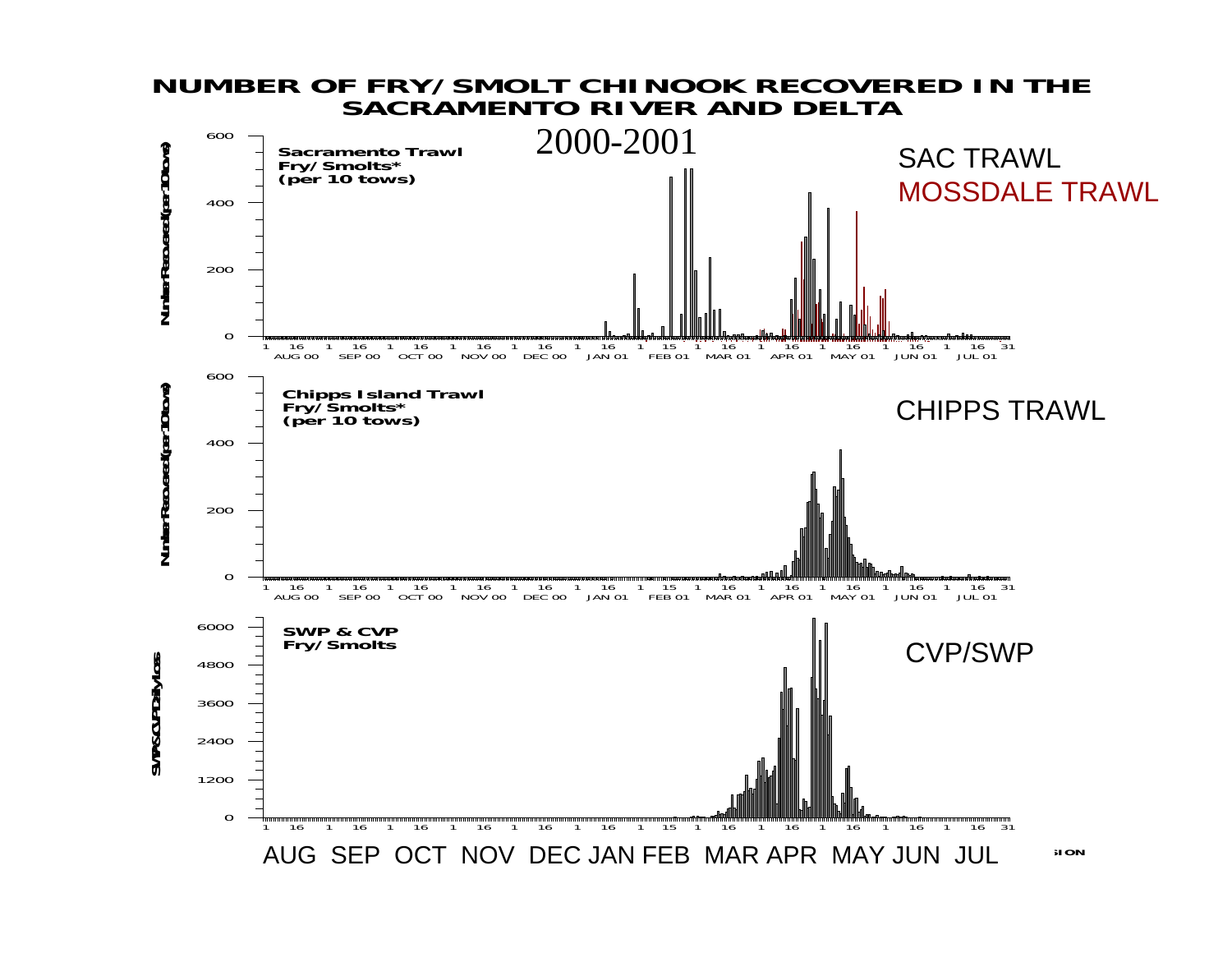**The basis of DCC fish protective actions in the Delta for juvenile salmon is based on evidence that indicates:**

**-survival in the Delta is lower in the interior Delta**

 **and that with the DCC gates closed a lower percent of water and presumably juvenile salmon is diverted into the interior Delta** 

**This action will likely increase the survival of juvenile salmon through the Delta**

**The timing of action is designed to increase survival during periods of high abundance of the various races/runs**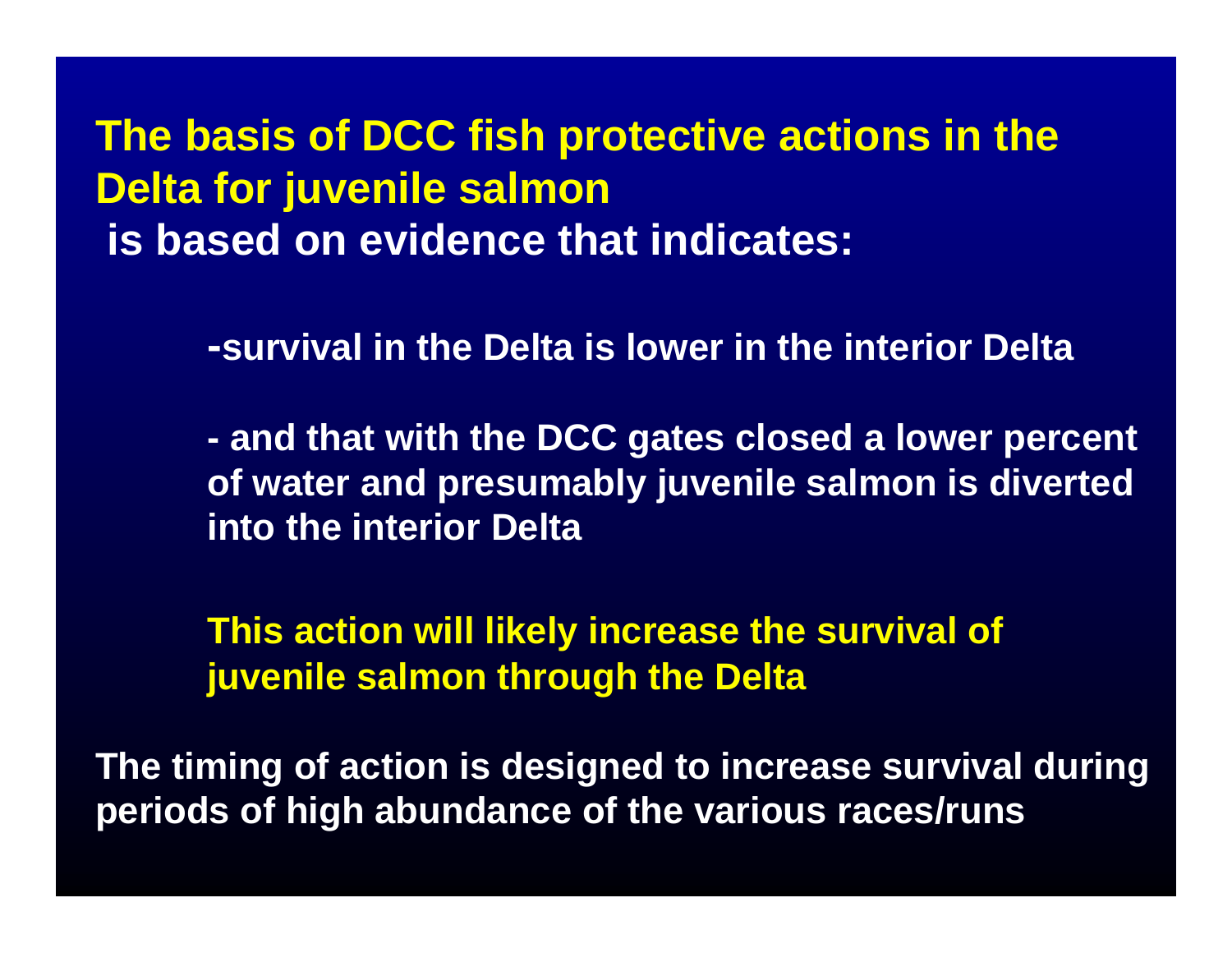# **Interior's Recommendations to the SWRCB re: DCC Gate Operations**

- Interior presented information from past fishery studies that indicate diversion into the interior Delta lowers juvenile salmon survival. Closing the Delta Cross Channel would be an action that is intended to reduce the number diverted.
- $\bullet$  DWR will explain how the salmon decision tree is used to protect juvenile salmon on a real-time basis.
- $\bullet$  Interior recommends that the salmon decision tree and DAT CALFED Ops process continue to be used to provide fish protection related to the DCC gate operations
- When the DCC studies have been completed and DCC gate operations alternatives have been evaluated (estimated 5-7 years) Interior will address the SWRCB with specific recommendations re: the WQCP DCC gate operations.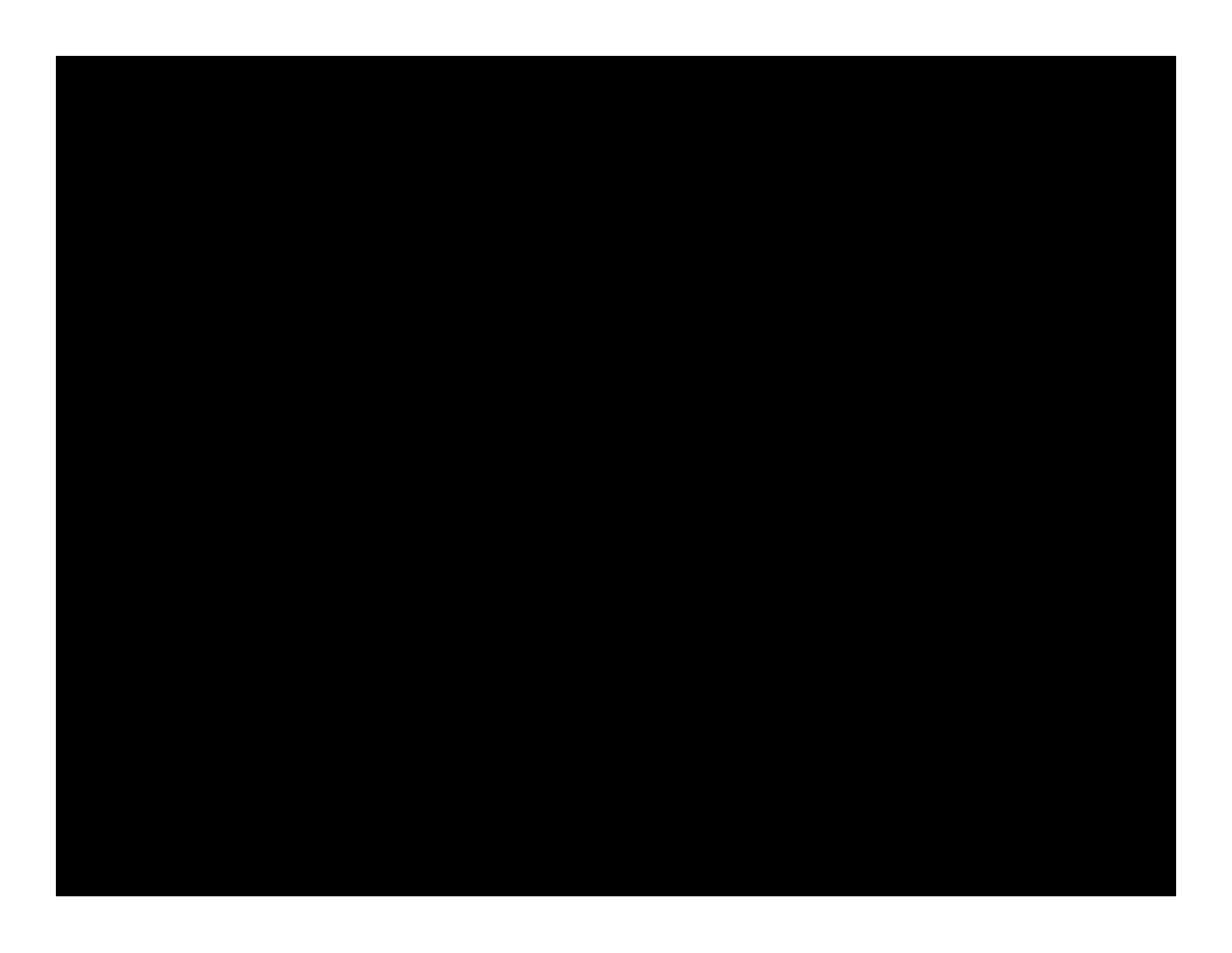Survival indices to Chipps Island of marked juvenile salmon released upstream and downstream of the Delta Cross Channel and Georgiana Slough with DCC gates open and closed

![](_page_27_Figure_1.jpeg)

Survival indices of Downstream Groups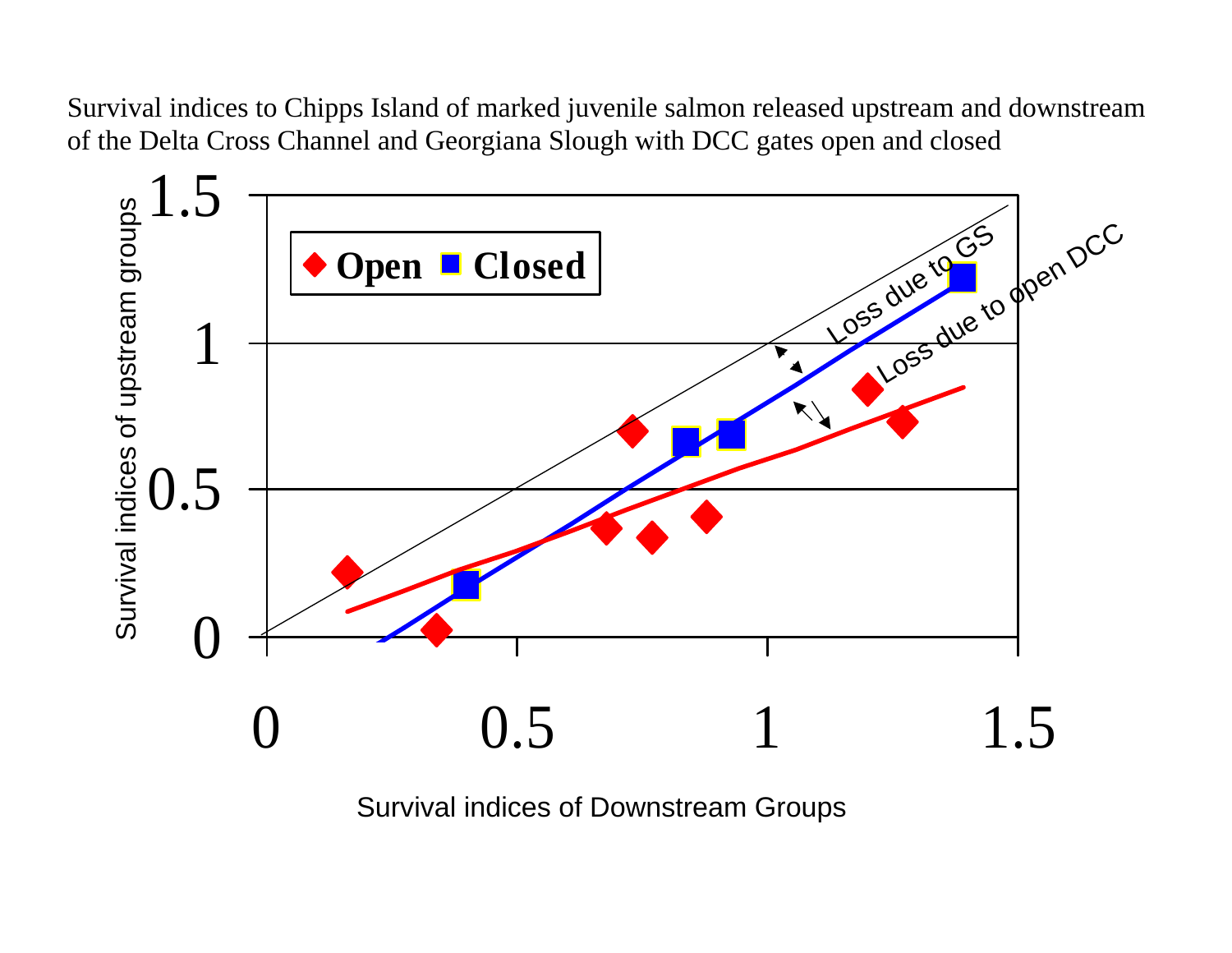![](_page_28_Figure_0.jpeg)